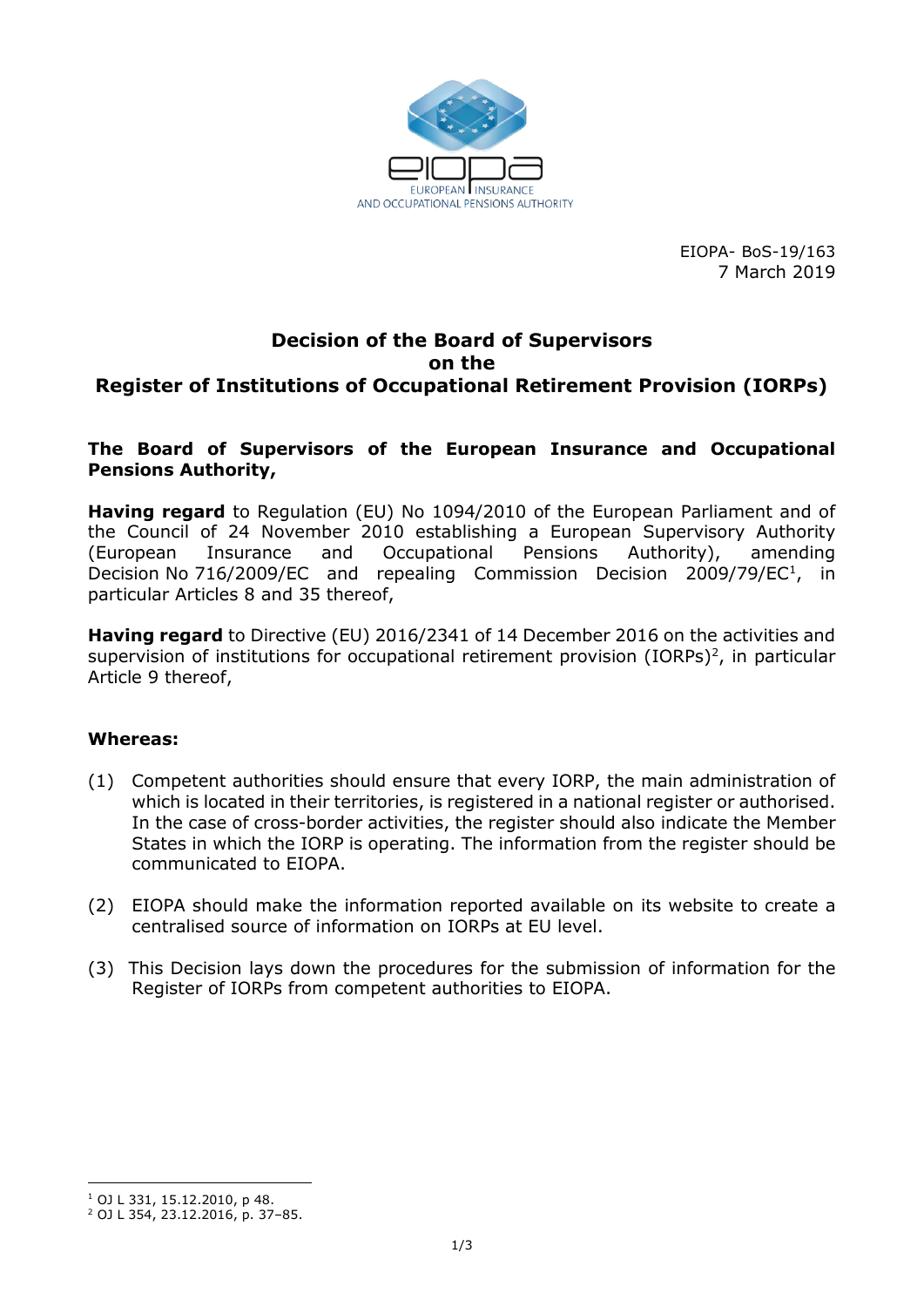# *Article 1 – Information to be reported*

- 1. Competent authorities where the IORP was registered or authorised shall update EIOPA's Register of IORPs with the information as set out in Annex I to this Decision, including domestic operations and cross-border operations.
- 2. To assess completeness with the Decision of the Board of Supervisors on EIOPA's regular information requests towards NCAs regarding provision of occupational pensions information (EIOPA-BoS/18-114) the competent authorities shall also report activities of the nationally regulated pension funds not subject to Directive (EU) 2016/2341 (non-IORPs) for which the competent authorities intend to provide voluntary information.
- 3. When competent authorities identify any information published in the EIOPA register that contradicts the information that they have as hosts, they should inform EIOPA thereof by sending an email to: [Register@eiopa.europa.eu.](mailto:Register@eiopa.europa.eu)

## *Article 2 – Frequency and deadlines*

- 1. Competent authorities shall submit the information regularly and at least in advance of every reporting period for the provision of information as set out in the Decision of the Board of Supervisors on EIOPA's regular information requests towards NCAs regarding provision of occupational pensions information (EIOPA-BoS/18-114).
- 2. If no updates were submitted between two reporting periods, EIOPA will assume that no changes occurred.

## *Article 3 – Transmission format*

The information shall be submitted using the CSV format as specified in Annex I to this Decision.

## *Article 4 – Transmission channels*

- 1. Competent authorities shall submit the information to EIOPA via the EIOPA Hub or the EIOPA Web Portal Restricted Area.
- 2. The report file shall be encrypted using EIOPA PRODUCTION key and with the NCA's Public key as defined in EIOPA NCA Reporting Instructions IORPS<sup>3</sup>.

<sup>1</sup> <sup>3</sup> [https://extranet.eiopa.europa.eu/groups/ITDC-Knowledge-Sharing-](https://extranet.eiopa.europa.eu/groups/ITDC-Knowledge-Sharing-Space/Shared%20Documents/EIOPA%20IT%20Programme/03%20Registers%20(REG)/03%20Guidance%20and%20Manuals/R2/R2a/EIOPA_SC11-NCAReportingInstructions_IORPS-v1.0.docx)

[Space/Shared%20Documents/EIOPA%20IT%20Programme/03%20Registers%20\(REG\)/03%20Guidance%20and%20](https://extranet.eiopa.europa.eu/groups/ITDC-Knowledge-Sharing-Space/Shared%20Documents/EIOPA%20IT%20Programme/03%20Registers%20(REG)/03%20Guidance%20and%20Manuals/R2/R2a/EIOPA_SC11-NCAReportingInstructions_IORPS-v1.0.docx) [Manuals/R2/R2a/EIOPA\\_SC11-NCAReportingInstructions\\_IORPS-v1.0.docx](https://extranet.eiopa.europa.eu/groups/ITDC-Knowledge-Sharing-Space/Shared%20Documents/EIOPA%20IT%20Programme/03%20Registers%20(REG)/03%20Guidance%20and%20Manuals/R2/R2a/EIOPA_SC11-NCAReportingInstructions_IORPS-v1.0.docx)